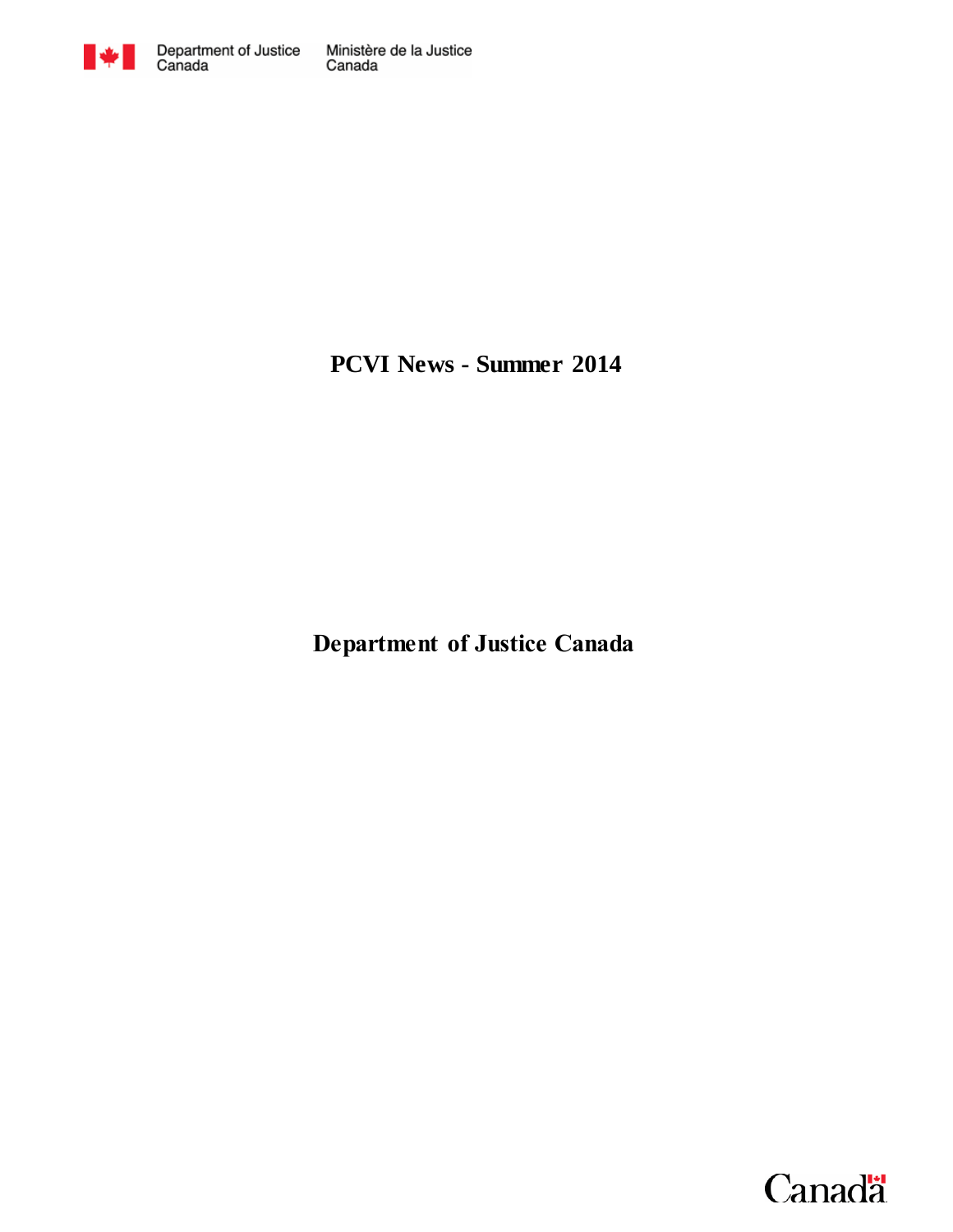# PCVI News - Summer 2014

## **Welcome**

Welcome to the summer edition of the PCVI News. While we hope you are enjoying the dog days of summer, victim service providers – and their canine counterparts – are hard at work advancing the issues that matter most to victims of crime.

During National Victims of Crime Awareness Week (Victims Week) 2013, we introduced you to Caber, Canada's first "Trauma K9." Less than two years later, victim service dogs are being used in more and more communities, in both urban and rural settings. Read on to see how the use of these animals can vary depending on the location and organization.

At the Department of Justice, we have been hard at work over the past year developing legislation to create the *Canadian Victims Bill of Rights*. The legislation—Bill C-32, the *[Victims Bill of Rights Act—](http://www.parl.gc.ca/LegisInfo/BillDetails.aspx?Language=E&Mode=1&billId=6503398)*was introduced in the House of Commons in April and would improve the experience of victims of crime across the country by entrenching their rights into legislation at the federal level. Find more information below. Many of you provided invaluable input during consultations last year: thank you! Together, we are making significant progress in addressing the needs of victims of crime across the country.

In this edition, we would also like to re-cap some key developments that took place during the winter and spring months, such as Victims Week 2014, and highlight some important upcoming activities being spearheaded by various victim-serving organizations across the country.

PCVI is interested in your feedback and ideas for this Newsletter. If you have a story to share, information to pass on to colleagues in the field of victim issues, or suggestions for improvement, please contact us at [PCVI-CPCV@justice.gc.ca.](mailto:PCVI-CPCV@justice.gc.ca)

## **Canadian Victims Bill of Rights**

On April 3, 2014, the Prime Minister of Canada [announced t](http://news.gc.ca/web/article-en.do?crtr.sj1D=&crtr.mnthndVl=4&mthd=advSrch&crtr.dpt1D=&nid=835229&crtr.lc1D=&crtr.tp1D=&crtr.yrStrtVl=2014&crtr.kw=&crtr.dyStrtVl=3&crtr.aud1D=&crtr.mnthStrtVl=4&crtr.page=2&crtr.yrndVl=2014&crtr.dyndVl=3)he introduction of [Bill C-32, the](http://www.parl.gc.ca/LegisInfo/BillDetails.aspx?Language=E&Mode=1&billId=6503398) *Victims Bill of Rights Act*, that would create clear rights at the federal level for victims of crime for the first time in Canadian history. The rights include:

[Right to information—](http://news.gc.ca/web/article-en.do?mthd=index&crtr.page=1&nid=835239)Victims would have the right to general information about the criminal justice system and available victim services and programs, as well as specific information about the progress of the case, including information relating to the investigation, prosecution and sentencing of the person who harmed them.

[Right to protection—](http://news.gc.ca/web/article-en.do?mthd=index&crtr.page=1&nid=835219)Victims would have the right to have their security and privacy considered at all stages of the criminal justice process, to have reasonable and necessary measures to protect them from intimidation and retaliation, and to request their identity be protected from public disclosure.

[Right to participation—](http://news.gc.ca/web/article-en.do?mthd=index&crtr.page=1&nid=835279)Victims would have a right to convey their views about decisions to be made by criminal justice professionals and have them considered at various stages of the criminal justice process, and to present a victim impact statement.

[Right to restitution—](http://news.gc.ca/web/article-en.do?mthd=index&crtr.page=1&nid=835269)Victims would have the right to have the court consider making a restitution order for all offences for which there are easy-to-calculate financial losses.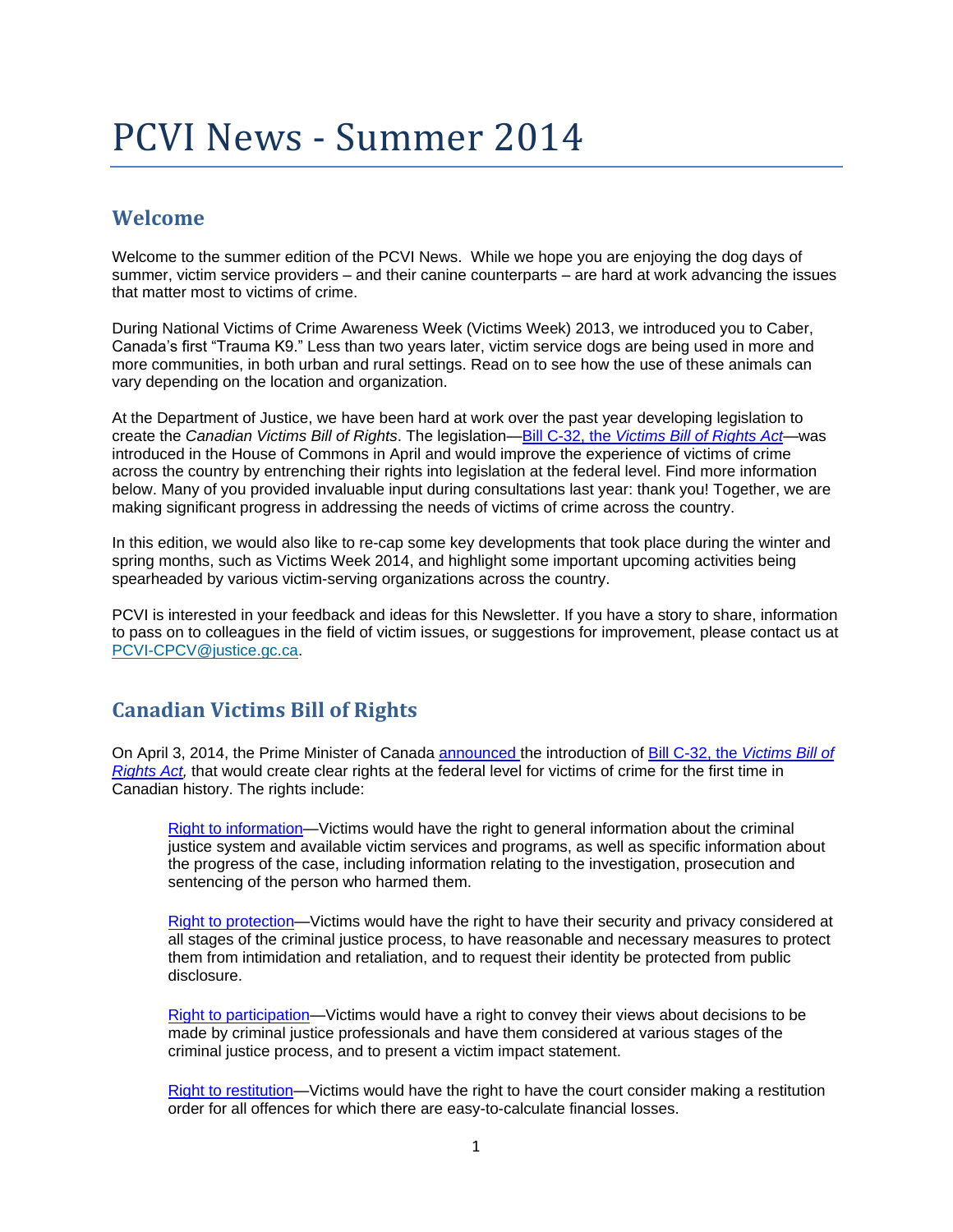To read the legislation in full, or to check on its status as it moves through the [parliamentary process,](http://www.parl.gc.ca/Content/LOP/ResearchPublications/prb0864-e.htm) please visit the [Parliament of Canada website.](http://www.parl.gc.ca/LEGISInfo/BillDetails.aspx?Language=E&Mode=1&billId=6503398)

Thank you again to all who participated in the online consultation or the in-person meetings held last year to inform the development of this important piece of legislation. Your ongoing input is invaluable as we continue working towards giving victims of crime a more effective voice in the criminal justice system.

## **National Victims of Crime Awareness Week**

The 2014 National Victims of Crime Awareness Week (Victims Week) took place from April 6-12 with the theme "Taking Action." The theme was chosen to recognize **you**: all of the dedicated professionals, volunteers, policy-makers, and friends and family who take action every day to give victims a more effective voice in the criminal justice system.

There was certainly a lot of action around the country during Victims Week 2014. Through the Department of Justice's [Victims Fund,](http://www.justice.gc.ca/eng/fund-fina/cj-jp/fund-fond/index.html) more than \$1 million in funding was allocated to community groups in each province and territory for events to raise awareness of victim issues or to recognize those people working for victims of crime. There were over 180 events organized this year. We thank all those who hosted or attended an event—it is thanks to all of you that Victims Week continues to be a success across the country.

To launch Victims Week 2014, the Department of Justice's Policy Centre for Victim Issues (PCVI) organized a Federal Symposium attended by over 250 people, including victims, their families and friends, victim service providers, law enforcement, community support organizations, and policy-makers, to share experiences and best practices. Mrs. Laureen Harper, Mr. Sheldon Kennedy, Board Member of the Sheldon Kennedy Child Advocacy Centre in Calgary, and victim-advocate Mr. Glenn Canning joined the Ministers of Justice and Public Safety in launching Victims Week in an inspirational opening ceremony. Workshop sessions offered during the Federal Symposium covered many relevant and timely issues for victims of crime, including sexual assault, elder abuse, services for First Nation and Northern victims of crime, and youth victimization in immigrant communities.



The PCVI also helped raise awareness of victim-serving organizations in Canada by profiling four organizations that are taking action in innovative ways to respond to the needs of victims of crime. Learn more about the following organizations by visiting the [Sharing our Stories](http://www.victimsweek.gc.ca/stories-experience/index.html) section on the VictimsWeek.gc.ca website:

- The [Missing Children Society of Canada,](http://www.victimsweek.gc.ca/stories-experience/video/miss_chil-enf_disp.html) established in 1986, is using innovative technology, including social media, to help reunite missing children with their searching families;
- [A & O: Support Services for Older Adults](http://www.victimsweek.gc.ca/stories-experience/essay-essai/aando.html) in Winnipeg responds to the needs of Manitobans who have experienced criminal victimization and elder abuse;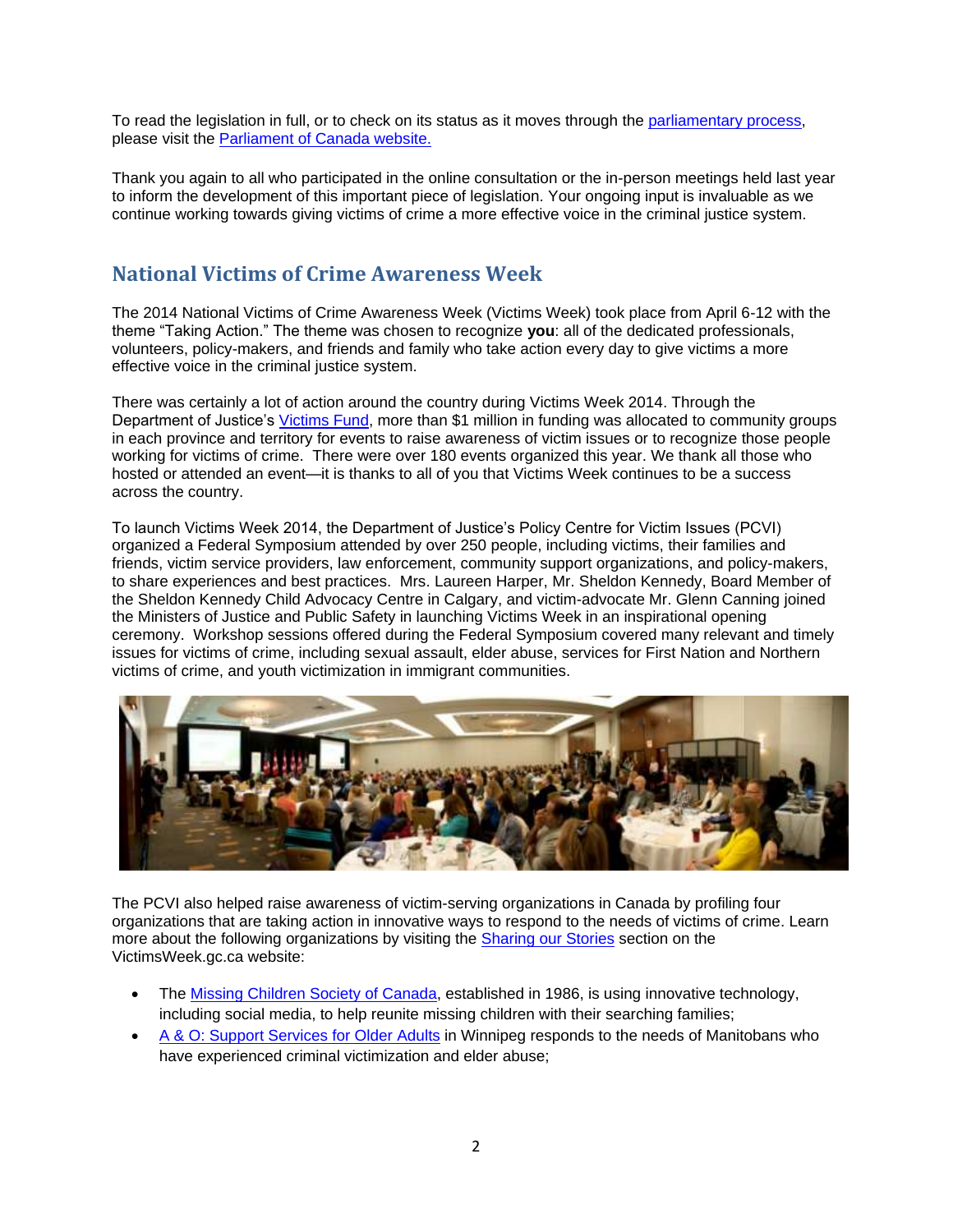- Montreal's [Shield of Athena Family Services](http://www.victimsweek.gc.ca/stories-experience/essay-essai/athena.html) provides intervention, support and prevention services that are culturally and linguistically adapted to meet the needs of the city's diverse communities; and
- The [Child and Youth Advocacy Centre Demonstration Program](http://www.victimsweek.gc.ca/stories-experience/essay-essai/cyac-caea.html)  [at the IWK Health Centre](http://www.victimsweek.gc.ca/stories-experience/essay-essai/cyac-caea.html) in Halifax will be the first CYAC in Atlantic Canada, and draws on a multi-disciplinary team to serve the needs of child victims in the region.

Next year will be especially significant as we mark the  $10<sup>th</sup>$  anniversary of the National Victims of Crime Awareness Week. **Mark your calendars**: Victims Week 2015 will take place from April 19 – 25, 2015. Stay tuned to the [Victims](http://www.victimsweek.gc.ca/) Week website for up-to-date information on Victims Week 2015.



## **Victim Service Dogs**

In 2013, we introduced you to Caber, Canada's first "Trauma K9," in the National Victims of Crime Awareness Week (Victims Week) [Sharing Our Stories video.](http://www.victimsweek.gc.ca/stories-experience/Video/caber.html) The video showcased how Delta Police's Victim Services Coordinator, Kim Gramlich, and Caber provided comfort, care and support to a school and community following the traumatic murder of a young student. In the video, a friend of the young student expressed hope that the use of victim services dogs would be expanded across Canada "because he really does help children and teenagers and even adults cope through situations." Gramlich echoed this sentiment, adding that she looked forward to an expanded role that would see victim service dogs providing direct support to victims in courtroom settings.

Less than two years later, both of these wishes have been realized. Victim service dogs are being used in more and more communities across Canada, and their role is being adapted to a variety of situations. Could victim service dogs be used in your area?

Here are two profiles to show how victim service dogs are currently being used in two regions with very distinct needs, separated by more than 3,000 kilometres. These profiles show that regardless of your setting—rural or urban—victim service dogs can play an important role in providing services and support to victims of crime. Whether your organization takes on a trained dog full-time or takes advantage of community partnerships to deliver the service, it is about finding an arrangement that works for you and your organization, and helps you be more responsive to the needs of victims of crime.

#### **Camrose and District Victim Services: Lucy** *Camrose and District Victim Services, one of only two amalgamated Victim Service units in Alberta, provides enhanced support to victims of crime and tragedy for both the Camrose Police Service and the Camrose RCMP.*



In the fall of 2011, members of the Camrose and District Victim Services were introduced to Caber and Kim Gramlich who shared program material, knowledge and experience so the unit could develop a business case in support of their own victim service dog. Their application was successful, and Lucy joined their team in April of 2013 after being extensively trained by Alberta-based [Dogs With Wings.](http://dogswithwings.ca/)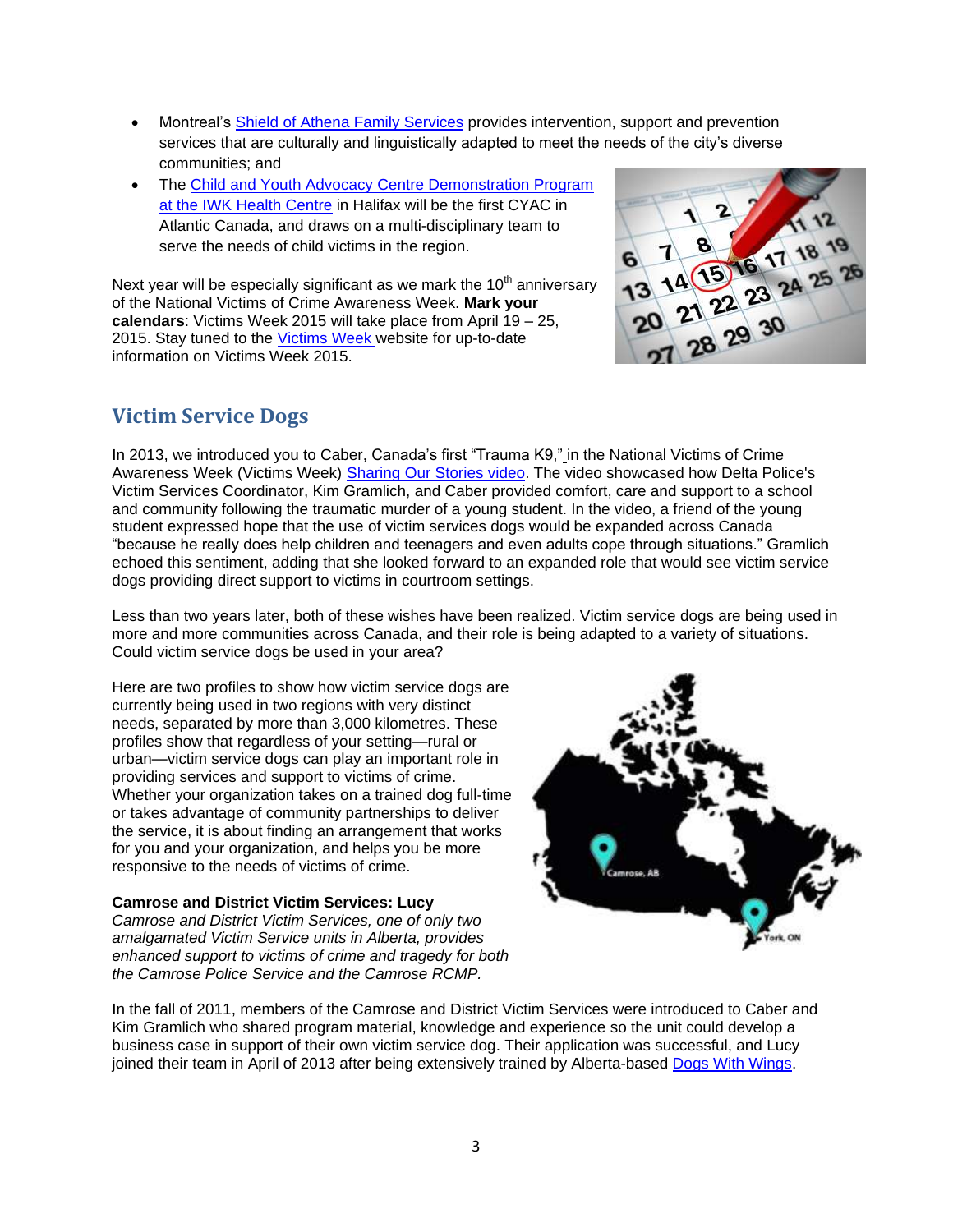As with Caber, Lucy attends work each day with her primary handler, Program Coordinator Michelle Hauser, and shadows her throughout the day. As a victim service dog in a rural setting, though, Lucy needs to be able to follow the dynamics of the Victim Services unit by being willing to jump into a range of diverse duties. She attends meetings, training sessions, interviews and all "calls" that are suitable for her to be on. She participates in tours of the Police Service, visits the local Women's Shelter, and is an instrumental part of group crisis debriefings. Lucy's ability to identify and empathize with persons expressing distress, sorrow or fear makes her a unique comforting presence, playmate, and distraction for those in need.



What is especially unique about Lucy is that she has also been able to provide direct support to victims in courtroom settings. She is waiting to greet the victim at the door when they walk in the courthouse, walks with them to the witness room, and waits until it is time for them to testify. The discretion of the judge dictates where she will be located in the court room when the victim testifies; she may be under the stand so the victim can hold onto her leash as something tangible, she may only be allowed in the gallery placed in a position so the victim can make her their focus point during testimony, or if closed-circuit television is being used, she may be placed beside the victim either on the floor or, in some cases, on a chair next to them so they

can touch her physically. She allows a bit of control and empowerment in a situation over which the victim has little control.

While she is assigned full-time to Camrose and District Victim Services, the team recognizes Lucy's value and the challenges for units in rural Alberta that may be too small to justify having a dog. When requested, she travels to other units in Alberta to assist with cases.

#### **York Region's crisis therapy dog program**

*The communities of York Region are served by more than 1,364 full-time police professionals and approximately 496 support staff. Victim Services of York Region is a non-profit charitable agency that works in partnership with the York Regional Police and the Ontario Provincial Police (Aurora Detachment) to provide 24-hour emotional support and practical assistance to persons victimized by crime or tragic circumstance.*

The crisis therapy dog program in York Region is a pilot project between [St. John's Ambulance Therapy](http://www.sja.ca/English/Community-Services/Pages/Therapy%20Dog%20Services/default.aspx)  [Dog Program,](http://www.sja.ca/English/Community-Services/Pages/Therapy%20Dog%20Services/default.aspx) [York Regional Police](http://www.yrp.ca/) and [Victim Services of York Region Inc. T](http://www.victimservices-york.org/)he vision of this collaborative program is that all people in the region who have been victimized by crime or tragic circumstances receive the option of a therapy dog response that is immediate, caring, skilled, effective and coordinated, with an emphasis on companionship and respect for personal dignity and privacy.

As with Caber and Lucy, the therapy dogs that volunteer in the program and their handlers have gone through extensive training. The dogs are part of the [St. John's Ambulance Therapy Dog Program,](http://www.sja.ca/English/Community-Services/Pages/Therapy%20Dog%20Services/default.aspx) a program that began as a pilot program in 1992 and now includes nearly 3,000 therapy dog teams that reach thousands of people annually. Victim Services of York Region and the York Regional Police screen the dogs, and also screen and train the dogs' handlers, to ensure that they can effectively respond to people who are in crisis, including victims of crime.

Due to the partnership with [St. John's Ambulance Therapy Dog Program,](http://www.sja.ca/English/Community-Services/Pages/Therapy%20Dog%20Services/default.aspx) Victim Services of York Region and the York Regional police are not required to find a full-time partner and care provider for their therapy trauma dogs; the dogs and their handlers are volunteers who are on-call on a rotational basis, ready to respond 24-hours a day when on duty.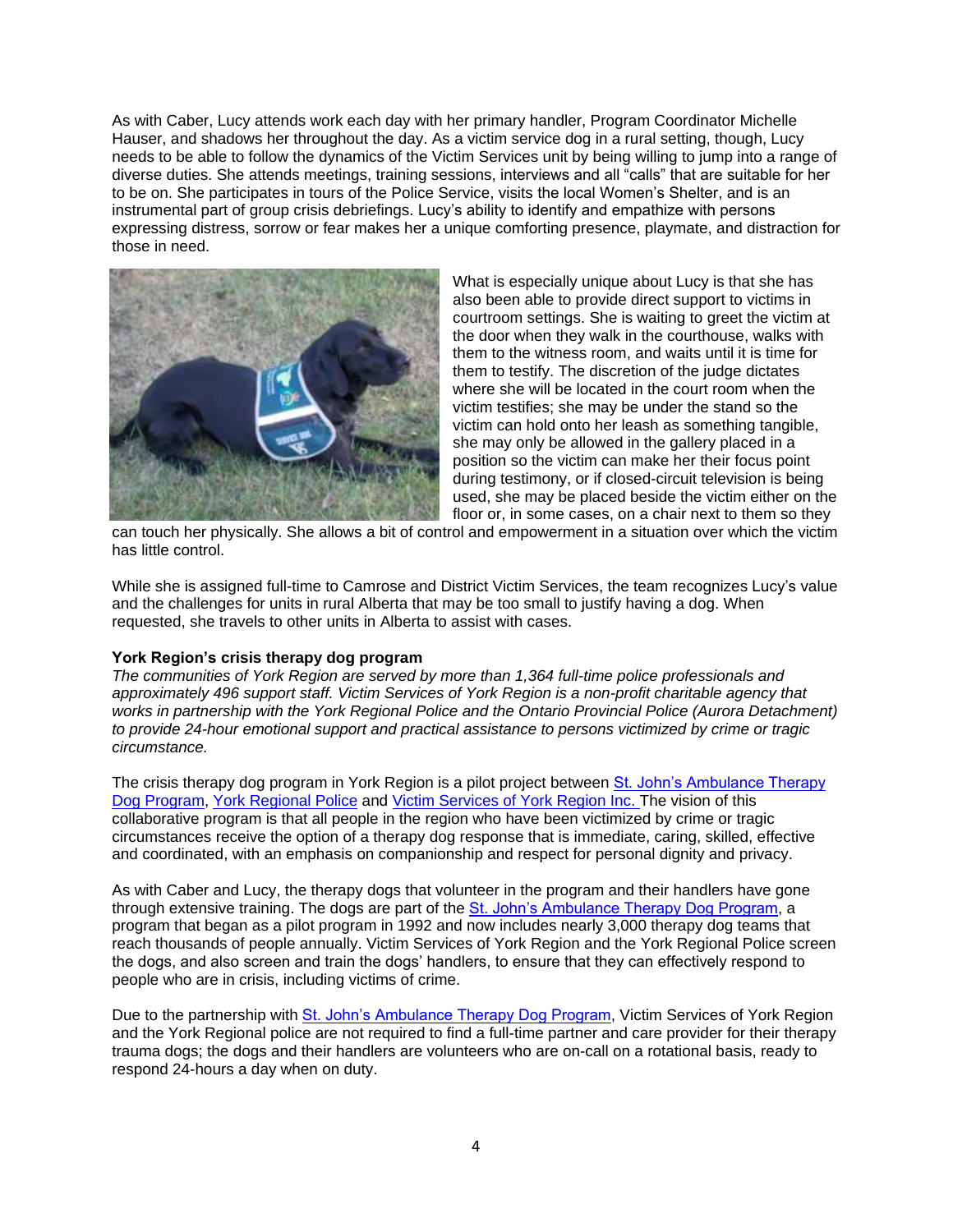While the program is still in its infancy, there are currently two trained handlers and four programapproved dogs. The benefits of the program are becoming evident to the victim service providers in the region who are already planning another training program to increase the number of available dogs and handlers.

## **Victims of Crime Research Digest**

Research can play a very important role by providing the evidence needed to make changes to how we get things done or to introduce us to completely new effective programs or processes. In conjunction with Victims Week 2014, the Department of Justice released the [seventh issue of the Victims of Crime Research Digest,](http://www.justice.gc.ca/eng/rp-pr/cj-jp/victim/rd7-rr7/toc-tdm.html) which covers the following topics:

> [A Snapshot on Cyberbullying—](http://www.justice.gc.ca/eng/rp-pr/cj-jp/victim/rd7-rr7/p2.html)An overview of cyberbullying's key issues, including a common definition of the term, whether there is a link to suicide, and what Canadian research tells us about the prevalence and nature of the problem.



[Assisting Victims through Technology—](http://www.justice.gc.ca/eng/rp-pr/cj-jp/victim/rd7-rr7/p3.html)The results of a study examining how technology is being used to help victims of crime in Canada. The article also discusses how technology benefits victims and service providers.

[Let's "Paws" to Consider the Possibility: Using Support Dogs with Victims of Crime—](http://www.justice.gc.ca/eng/rp-pr/cj-jp/victim/rd7-rr7/p4.html)Research on the efficacy of support dogs and look at how these animals are being used in the United States and Canada to make a positive difference for victims of crime.

[Third Party Records: The Case Law from 2003-2010—](http://www.justice.gc.ca/eng/rp-pr/cj-jp/victim/rd7-rr7/p5.html)An update of a previous review of third party records decisions (1999-2003) to understand the outcomes of these applications in the context of sexual offences.

[The Human Cost of Impaired Driving in Canada—](http://www.justice.gc.ca/eng/rp-pr/cj-jp/victim/rd7-rr7/p6.html)An exploration of the data available in Canada on the number of fatalities caused by impaired driving.

The full Research Digest is available on the [Department of Justice website.](http://www.justice.gc.ca/eng/rp-pr/cj-jp/victim/rd7-rr7/toc-tdm.html) If you would like hard copies of this edition of the Research Digest, please contact Susan McDonald, a Principal Researcher at the Department of Justice Canada, directly at 613-957-9315 or at [susan.mcdonald@justice.gc.ca.](mailto:susan.mcdonald@justice.gc.ca)

## **Launch of the Child and Youth Advocacy Centres (CAC/CYAC) Website**

With financial assistance provided by the Department of Justice's [Victims Fund,](http://www.justice.gc.ca/eng/fund-fina/cj-jp/fund-fond/index.html) the [CAC Canada website](http://cac-cae.ca/) has been launched. The website is managed by Pamela Hurley, a specialist and educator on issues related to children in the justice system and lecturer at the King's University College at the University of Western Ontario. The website provides valuable information about recent CAC/CYAC-related developments across the country, [various resources and practical tools,](http://cac-cae.ca/resources/) and interviews with many CAC/CYAC leaders — at both long-established CACs, and others still in development.

The site's [Spring 2014 newsletter](http://cac-cae.ca/wp-content/uploads/newsletter_english_april_2014v3.pdf) notes what a busy year it has been for CAC/CYACs in Canada: "While 6 centres were open in April 2013, there are now 15 up and running and providing various levels of services in Spring 2014." While noting the many challenges faced by CAC/CYACs, the newsletter also offers practical solutions and insights on how to best overcome these common challenges. The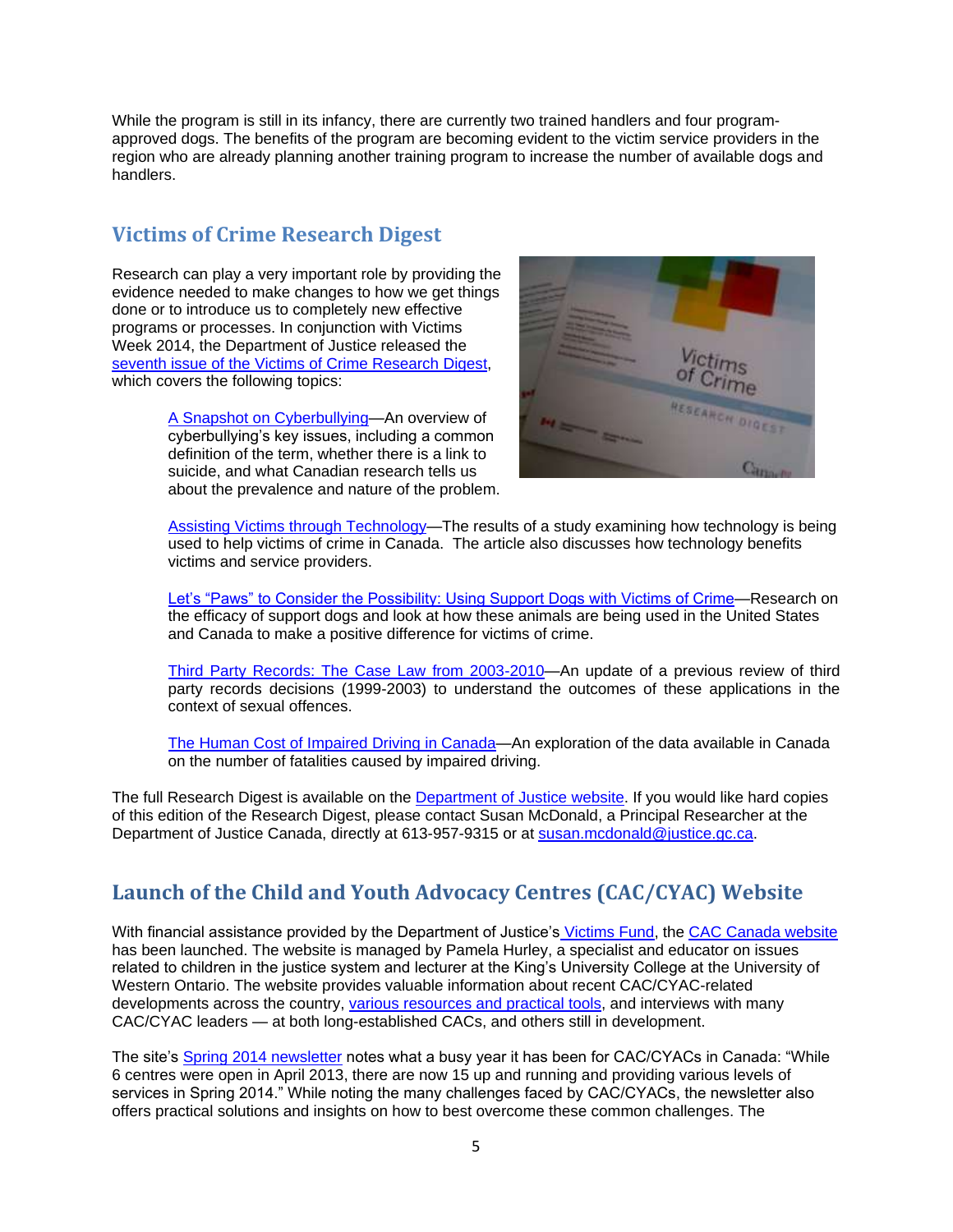newsletter also includes links to [videos p](http://cac-cae.ca/videos/)roduced by several CAC/CYACs across Canada that may be useful to other organizations and cities looking to build support for their own centre.

Big congratulations to all of the multi-disciplinary teams that have come together across the country to better meet the needs of young victims of crime. You are making a difference not only to them and their families, but to your respective communities.

### **From the Desks of PCVI**

At PCVI our inboxes and voicemail boxes are overflowing with important news and developments of interest to victims of crime, victims serving organizations, victim advocates and policy-makers. While we cannot share them all, below are some of the more interesting pieces we thought you, our readers, might enjoy.

If you have something of importance to share with the victim serving community, please send your links to: [PCVI-CPCV@justice.gc.ca.](mailto:PCVI-CPCV@justice.gc.ca)

**From:** L'Association Québecoise Plaidoyer-Victime Subject: 30<sup>e</sup> [anniversaire de l'AQPV](http://www.aqpv.ca/images/stories/docs/infopv22_avril2014.pdf)

As noted in their April 2014 [L'InfoPV](http://www.aqpv.ca/images/stories/docs/infopv22_avril2014.pdf) information bulletin, this year marks the 30<sup>th</sup> anniversary of the l'Association Québecoise Plaidoyer-Victime. The anniversary will be marked on September 30<sup>th</sup>, 2014. Please visit the [l'Association Québecoise](http://www.aqpv.ca/) Plaidoyer-Victime website regularly to see how this important anniversary will be celebrated.

**From:** [Canadian Resource Centre for Victims of Crime](http://crcvc.ca/)  **Subject:** [TerrorVictimResponse.ca](http://terrorvictimresponse.ca/)

As part of the [Kanishka Project Contribution Program,](http://www.publicsafety.gc.ca/cnt/ntnl-scrt/cntr-trrrsm/r-nd-flght-182/knshk/index-eng.aspx) a multi-year investment in terrorismfocused research funded by the Government of Canada, the Canadian Resource Centre for Victims of Crime (CRCVC) has launched a bilingual website, [TerrorVictimResponse.ca,](http://terrorvictimresponse.ca/) for communities to utilize to help them prepare for and mitigate a terrorist attack or mass victimization event in Canada. The website encourages communities to develop a comprehensive response plan which will positively impact the resiliency of victims, survivors and communities in the event of a terrorist incident on Canadian soil.

**From:** [MADD Canada](http://www.madd.ca/madd2/en/services/victim_services_survey.html) **Subject:** [2013 Ipsos-Reid Survey of Impaired Driving Victims](http://www.madd.ca/madd2/en/services/victim_services_survey.html)

In 2013 MADD Canada commissioned Ipsos-Reid to conduct a survey of impaired driving victims/survivors who have received support from MADD Canada's National Office or their local Chapter/Community Leader. The results of the survey showed that while respondents were generally very satisfied and thankful for the support they received, there were also some areas for enhancements to MADD Canada's Victim Services program. One of these enhancements included the National Office working with the Chapters/Community Leader groups to do outreach to victims/survivors as soon as possible after a crash to let them know about our support services. For more information, please visit the MADD Canada website.

**From:** [Ontario Ministry of the Attorney General](http://www.attorneygeneral.jus.gov.on.ca/english/default.asp) **Subject:** [Attorney General's Victim Services Awards of Distinction](http://www.attorneygeneral.jus.gov.on.ca/english/ovss/awards.asp)